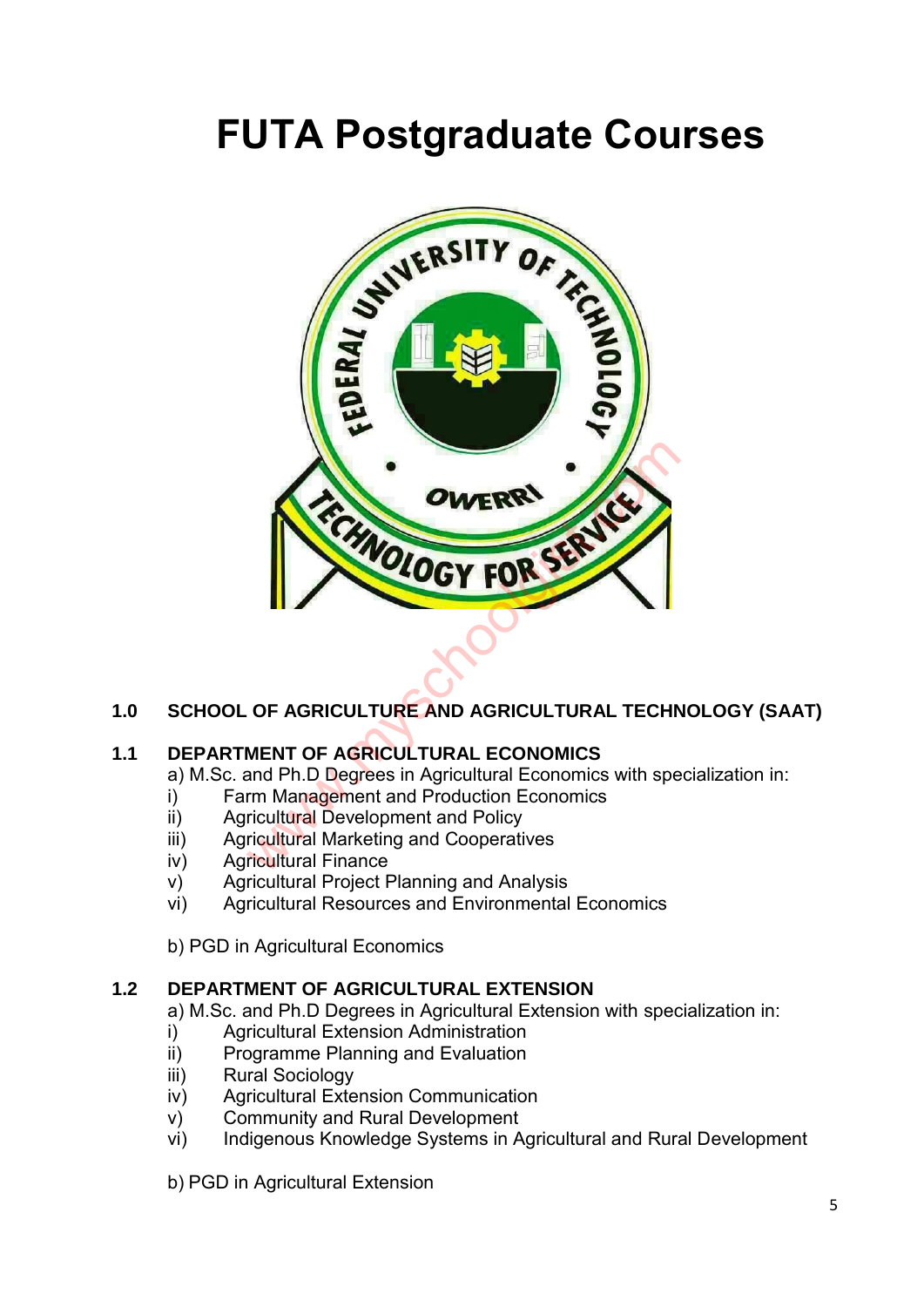# **1.3 DEPARTMENT OF ANIMAL SCIENCE AND TECHNOLOGY**

- a) M.Sc. and Ph.D Degrees in Animal Science and Technology with specialization in:
- i) Animal Breeding and Genetics
- ii) Animal Management
- iii) Animal Nutrition
- iv) Animal Products
- v) Reproductive Physiology

b) PGD in Animal Science and Technology

#### **1.4 DEPARTMENT OF CROP SCIENCE AND TECHNOLOGY**

a) M.Sc and Ph.D Degrees in Crop Science and Technology with specialization in:

- i) Agronomy
- ii) Seed Technology
- iii) Plant Breeding and Genetics
- iv) Farming Systems
- v) Crop Physiology
- vi) Horticulture and Landscaping
- vii) Crop Protection with options in the following:
	- Mycology
	- Nematology
	- Weed Science
	- Agricultural Entomology
	- Bacteriology
	- Virology

b) PGD in Crop Science and Technology

# **1.5 DEPARTMENT OF SOIL SCIENCE AND TECHNOLOGY**

a) M.Sc. and Ph.D. Degrees in Soil Science and Technology with specialization in: ant Breeding and Genetics<br>
rming Systems<br>
op Physiology<br>
rrticulture and Landscaping<br>
op Protection with options in the following:<br>
Mycology<br>
Weed Science<br>
Agricultural Entomology<br>
Bacteriology<br>
Virology<br>
Virology<br>
Virolog

- i) Soil Science
- ii) Soil Genesis and Classification
- iii) Soil Physics/Soil Conservation
- iv) Soil Survey and Land-use Planning
- v) Soil Microbiology
- vi) Soil Fertility
- vii) Soil Chemistry
- viii) Soil and Environmental Management

b) PGD in Soil Science and Technology

#### **1.6 DEPARTMENT OF FISHERIES AND AQUACULTURE TECHNOLOGY**

- a) M.Sc and Ph.D. in Fisheries and Aquaculture
- b) PGD in Fisheries and Aquaculture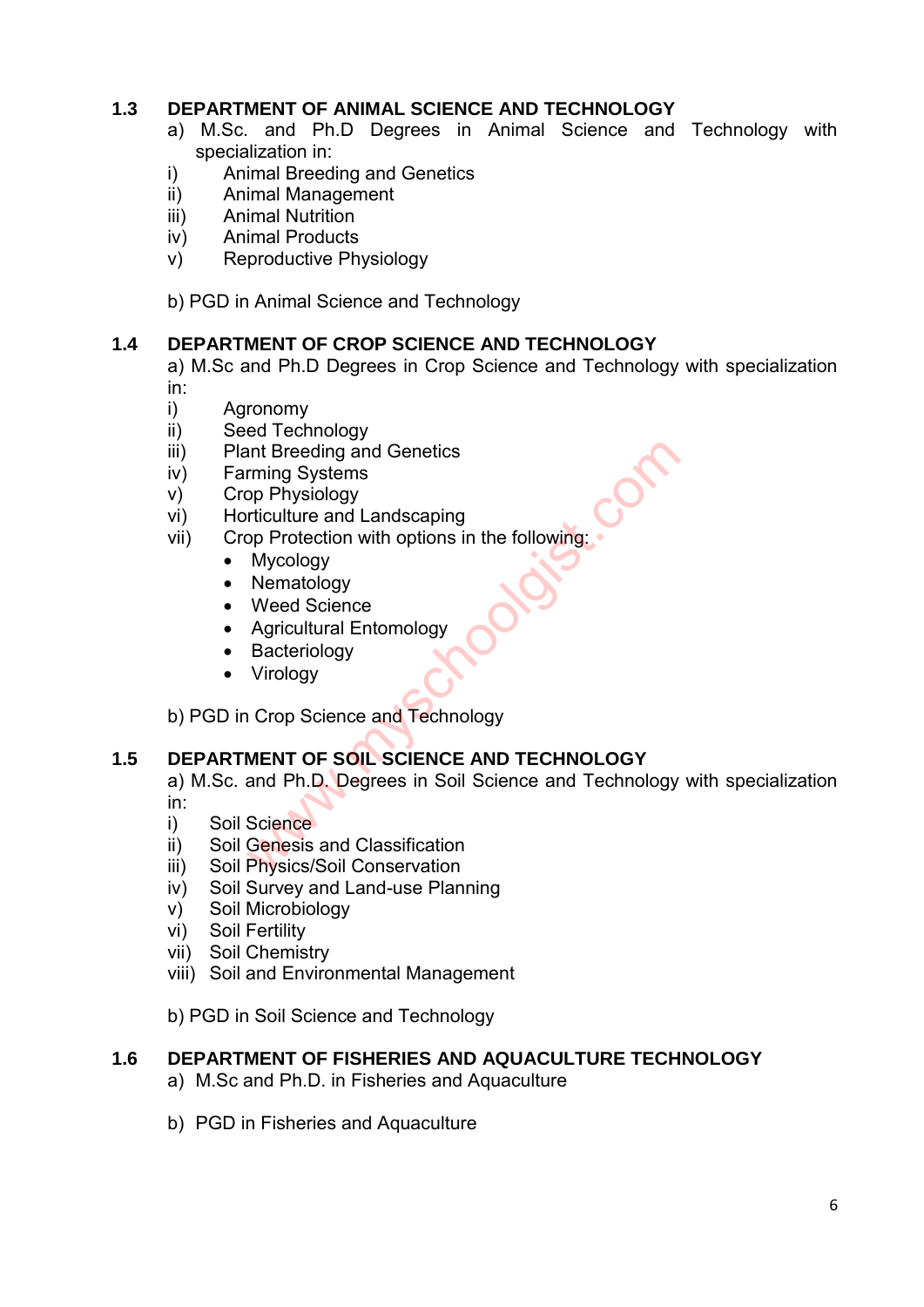# **2.0 SCHOOL OF ENGINEERING AND ENGINEERING TECHNOLOGY (SEET)**

# **2.1 DEPARTMENT OF AGRICULTURAL and BIO-RESOURCES ENGINEERING**

- a) M.Eng and Ph.D. Degrees in Agricultural Engineering with specialization in:
- i) Farm Power and Machinery Engineering Technology
- ii) Soil and Water Engineering Technology
- b) PGD in Agricultural Engineering (*Note: Only candidates with 3rd class are qualified for PGD in Agricultural Engineering*)

#### **2.2 DEPARTMENT OF CHEMICAL ENGINEERING**

- a) Ph.D Degree in Chemical Engineering with options in:
- i) Chemical Reaction Engineering
- ii) Process Plant Design
- iii) Refinery/Gas Engineering
- iv) Separation Processes
- v) Simulation and Optimization
- vi) Systems Dynamics and Control
- vii) Chemical Engineering Thermodynamics
- b) M.Eng. in Chemical Engineering
- c) PGD in Chemical Engineering

# **2.3 DEPARTMENT OF CIVIL ENGINEERING**

- a) M.Eng. and Ph.D Degrees in Civil Engineering with specialization in:
- i) Water Resources Engineering
- ii) Structural Engineering
- iii) Public Health Engineering
- b) PGD in Civil Engineering

# **2.4 DEPARTMENT OF ELECTRICAL AND ELECTRONIC ENGINEERING**

- a) M.Sc. and Ph.D Degrees in Electrical and Electronic Engineering with specialization in: aration Processes<br>
Lation and Optimization<br>
ems Dynamics and Control<br>
mical Engineering Thermodynamics<br>
1. in Chemical Engineering<br> **MENT OF CIVIL ENGINEERING**<br>
1. and Ph.D Degrees in Civil Engineering<br>
lic Health Engineer
- i) Power System Engineering
- ii) Communication Engineering
- iii) Control Engineering
- iv) Computer Engineering
- v) Electronic Engineering
- b) PGD in Electrical and Electronic Engineering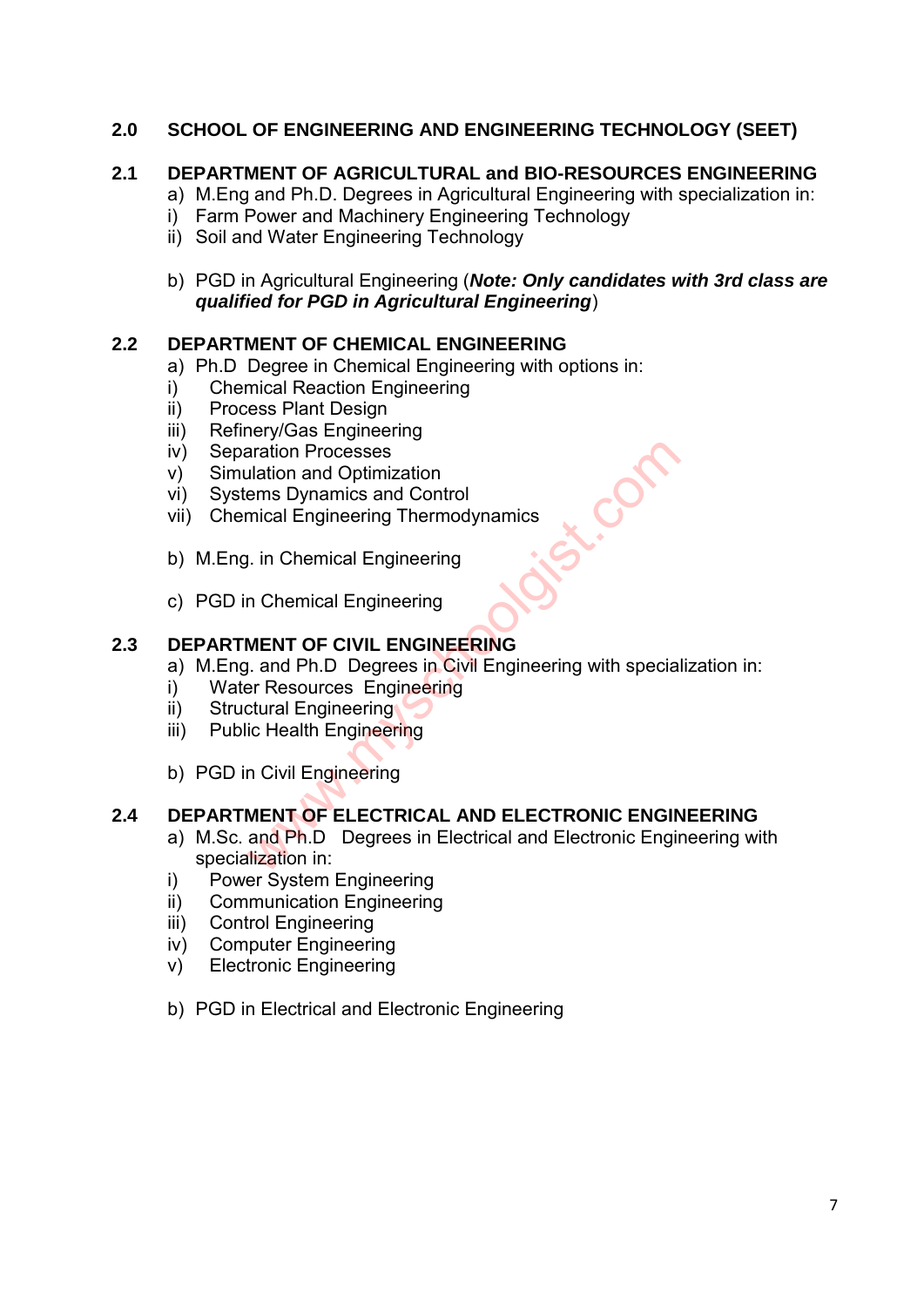# **2.5 DEPARTMENT OF FOOD SCIENCE AND TECHNOLOGY**

- a) M.Sc. and Ph.D Degrees in Food Science and Technology with specialization in:
- i) Food Microbiology
- ii) Food Chemistry and Nutrition
- iv) Beverage and Brewing Technology
- v) Food Processing Technology
- b) PGD in Food Science and Technology

# **2.6 DEPARTMENT OF MATERIALS AND METALLURGICAL ENGINEERING**

M.Eng. and Ph.D Degrees in Materials and Metallurgical Engineering with specialization in:

- i) Materials Engineering
- ii) Metallurgical Engineering

#### **2.7 DEPARTMENT OF MECHANICAL ENGINEERING**

M.Eng. and Ph.D Degrees in Mechanical Engineering with specialization in:

- i) Industrial Production Engineering
- ii) Energy and Power Engineering
- iii) Automated Design and Manufacturing

#### **2.8 DEPARTMENT OF PETROLEUM ENGINEERING**

- a) M.Eng. and Ph.D Degrees in Petroleum Engineering with specialization in:
- i) Reservoir Engineering
- ii) Production Engineering
- iii) Drilling Engineering
- iv) Natural Gas Engineering
- v) Petroleum Economics
- b) PGD in Petroleum Engineering

# **2.9 DEPARTMENT OF POLYMER AND TEXTILE ENGINEERING**  MENT OF MECHANICAL ENGINEERING<br>
IMENT OF MECHANICAL ENGINEERING<br>
Trial Production Engineering<br>
y and Power Engineering<br>
went Tof PETROLEUM ENGINEERING<br>
MENT OF PETROLEUM ENGINEERING<br>
coin Engineering<br>
g Engineering<br>
g Engi

- a) Ph.D Degrees in Polymer and Textile Engineering with specialization in:
- i) Polymer Science
- ii) Textile Science
- b) M.Sc. Degrees in Polymer and Textile Engineering with specialization in:
- i) Polymer Science and Engineering
- ii) Textile Science and Engineering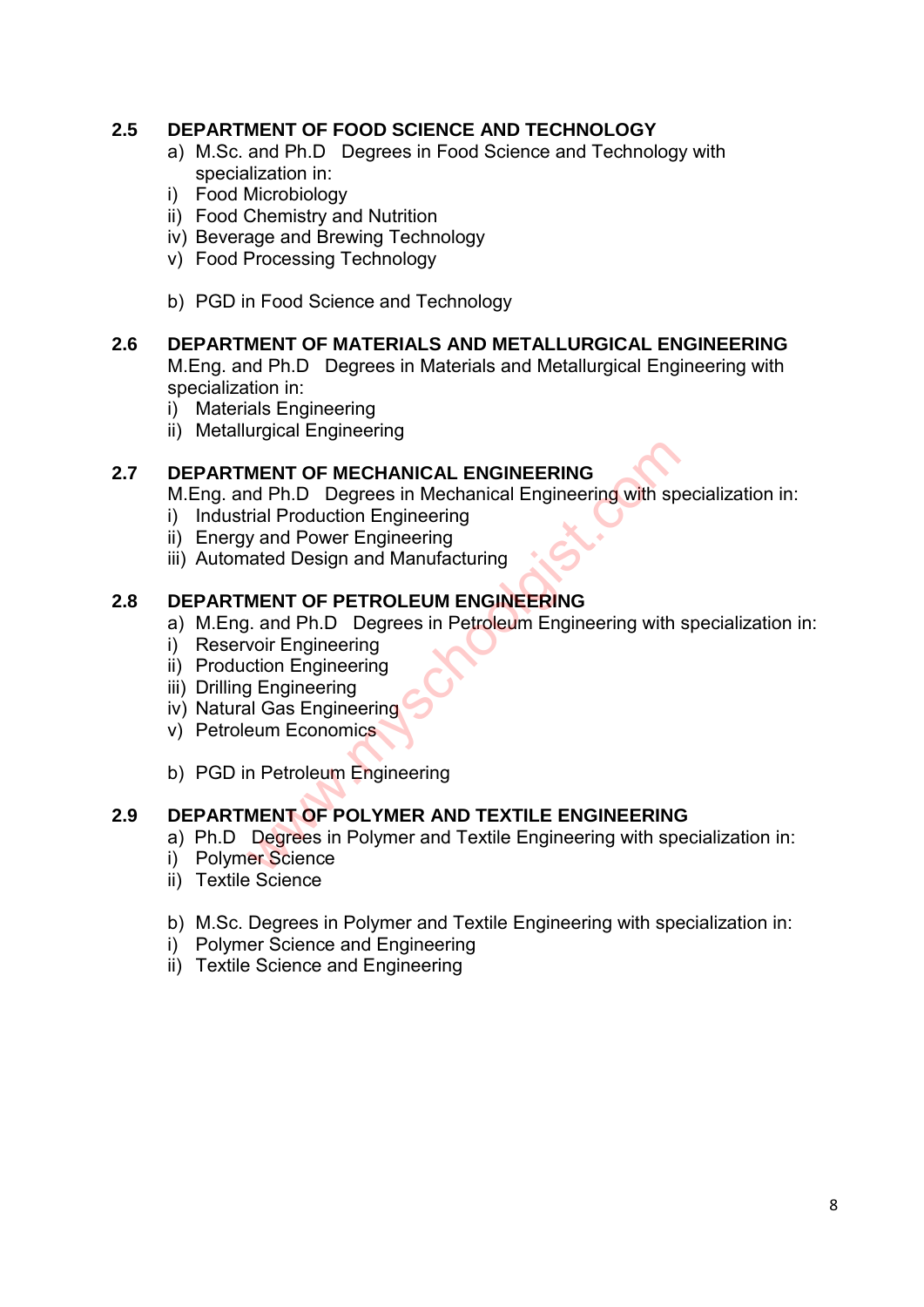# **3.0 SCHOOL OF MANAGEMENT TECHNOLOGY (SMAT)**

#### **3.1 DEPARTMENT OF FINANCIAL MANAGEMENT TECHNOLOGY**

- a) Ph.D, M.Sc. and MBA in Financial Management Technology
- b) PGD in Financial Management Technology

#### **3.2 DEPARTMENT OF MANAGEMENT TECHNOLOGY**

- a) MBA, M.Sc. and Ph.D Degrees with specialization in Management **Technology**
- b) PGD in Management Technology
- **3.3 DEPARTMENT OF INFORMATION MANAGEMENT TECHNOLOGY**  PGD, M.Sc. and Ph.D Degrees in Information Management Technology

# **3.4 DEPARTMENT OF MARITIME MANAGEMENT TECHNOLOGY**  MENT OF MARITIME MANAGEMENT TECHNOLOO<br>
and Ph.D Degrees in Maritime Management Technol<br>
Degree with specialization in:<br>
Transport Management<br>
Transport Management Technology<br>
MENT OF PROJECT MANAGEMENT TECHNOLOO<br>
M.Sc. and

- a) MBA and Ph.D Degrees in Maritime Management Technology
- b) M.Sc. Degree with specialization in:
- i) Maritime Economics and Finance
- ii) Marine Transport Management
- c) PGD in Maritime Management Technology

#### **3.5 DEPARTMENT OF PROJECT MANAGEMENT TECHNOLOGY**

- a) Ph.D, M.Sc. and MBA in Project Management Technology
- b) PGD in Project Management Technology

#### **3.6 DEPARTMENT OF TRANSPORT MANAGEMENT TECHNOLOGY**

- a) M.Sc. and Ph.D Degrees with specialization in:
- i) Aviation Management
- ii) Transport Planning and Management
- iii) Maritime Management Technology
- b) MBA with specialization in:
- i) Sea Transport Management
- ii) Air Transport Management
- iii) Transport Management
- iv) Logistics Management
- c) PGD in Transport Management Technology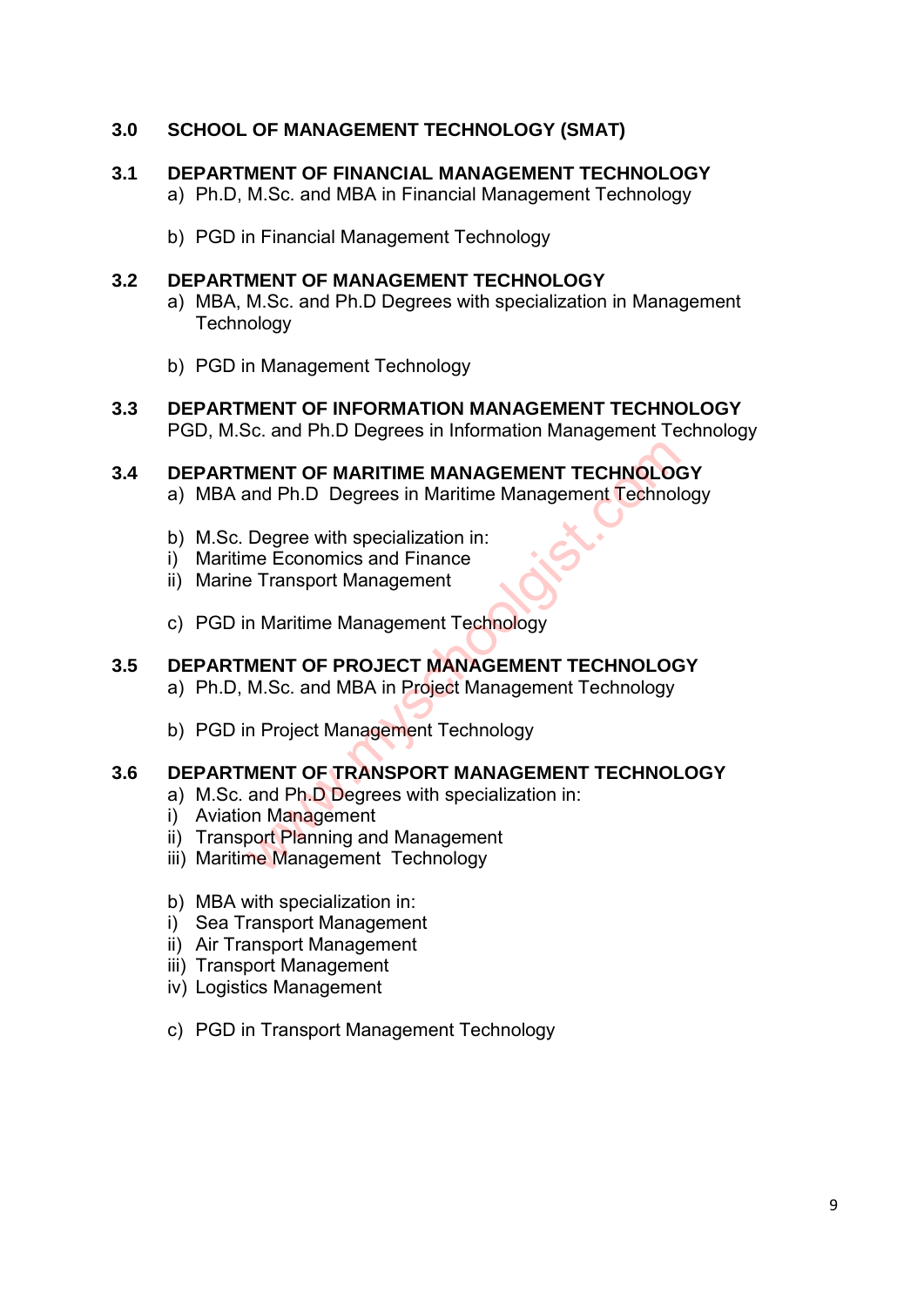# **4.0 SCHOOL OF ENVIRONMENTAL SCIENCES (SOES)**

#### **4.1 DEPARTMENT OF ENVIRONMENTAL MANAGEMENT**

- a) M.Sc. and Ph.D Degrees in Environmental Management with specialization in:
- i) Pollution Control Technology
- ii) Flood and Erosion Control Technology
- iii) Geo-Environmental Technology
- b) PGD in Environmental Management

#### **5.0 SCHOOL OF BIOLOGICAL SCIENCES (SOBS)**

#### **5.1 DEPARTMENT OF BIOLOGY**

- a) M.Sc and Ph.D degrees in Biology Science with specialization in MENT OF BIOLOGY<br>
and Ph.D degrees in Biology Science with specializat<br>
d Entomology and Parasitology<br>
nmental Conservation and Management<br>
ogy and Plant Pathology<br>
n Biological Science<br>
MENT OF BIOTECHNOLOGY<br>
MENT OF MICRO
- i) Applied Entomology and Parasitology
- ii) Environmental Conservation and Management
- iii) Mycology and Plant Pathology
- b) PGD in Biological Science

#### **5.2 DEPARTMENT OF BIOTECHNOLOGY**

M.Sc. and Ph.D Degrees in Biotechnology with specialization in:

- i) Biotechnology
- ii) Environmental Health Biology

# **5.3 DEPARTMENT OF MICROBIOLOGY**

- a) M.Sc. and Ph.D Degrees in Microbiology with specialization in:
- i) Food/Industrial Microbiology
- ii) Medical Microbiology
- iii) Environmental Microbiology
- b) PGD in Microbiology

#### **5.4 DEPARTMENT OF BIOCHEMISTRY**

- a) M.Sc. and Ph.D Degrees in Biochemistry with specialization in:
- i) Industrial Biochemistry
- ii) Environmental Biochemistry
- iii) Medical Biochemistry
- iv) Pharmacology Biochemistry
- v) Nutrition and Toxicological Biochemistry
- b) PGD in Biochemistry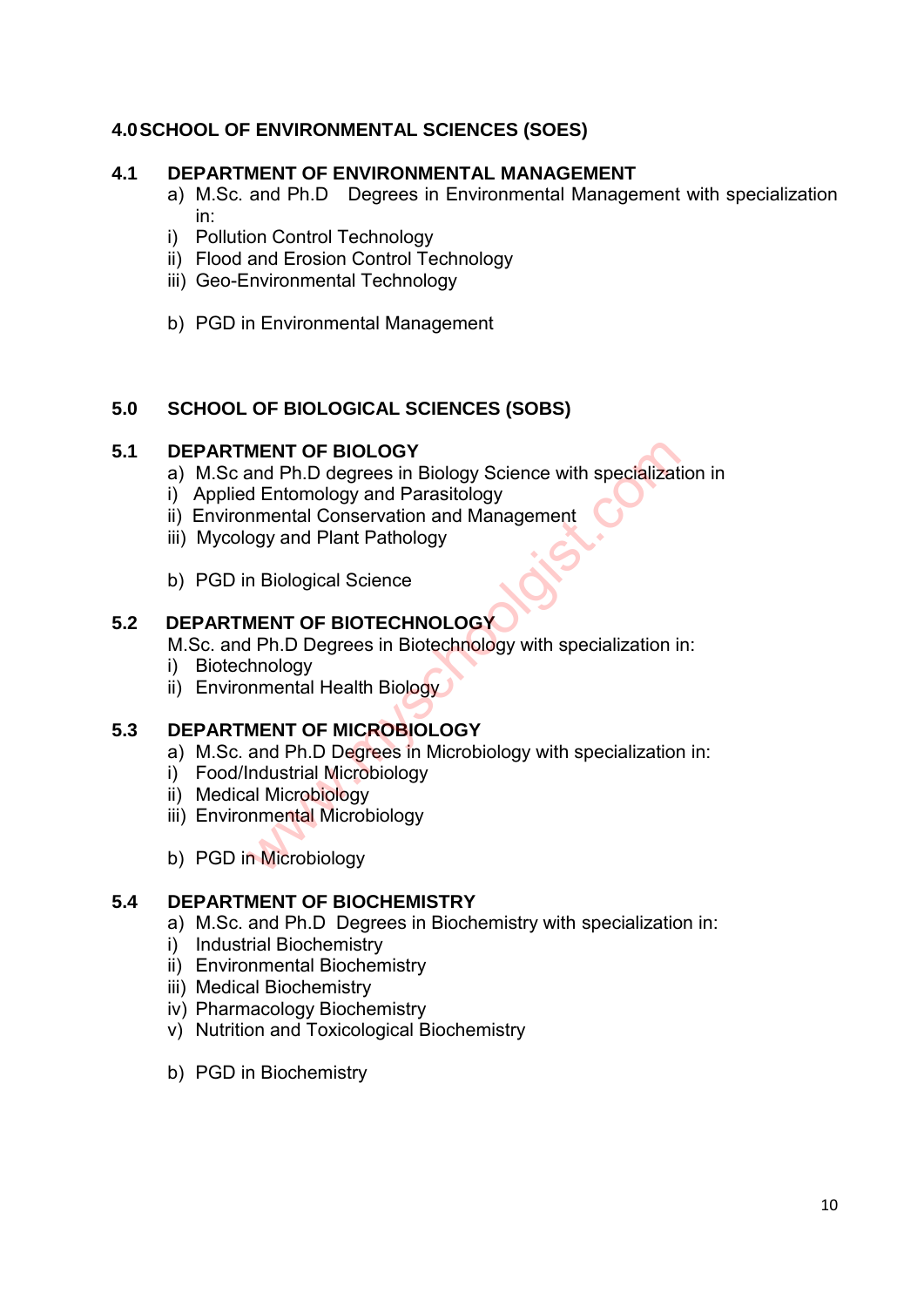# **6.0 SCHOOL OF PHYSICAL SCIENCES (SOPS)**

### **6.1 DEPARTMENT OF CHEMISTRY**

- a) M.Sc. and Ph.D Degrees in Chemistry with specialization in:
- i) Chemical Quality Control and Industrial Safety
- ii) Analytical Chemistry
- iii) Mineral Processing
- iv) Organic Chemistry
- vi) Physical Chemistry
- vii) Inorganic Chemistry

viii)Environmental Chemistry

b) PGD in Chemistry

# **6.2 DEPARTMENT OF COMPUTER SCIENCE**

M.Sc. and Ph.D Degrees in Computer Science.

#### **6.3 DEPARTMENT OF GEOSCIENCES**

- a) M.Sc. and Ph.D Degrees in Geosciences with specialization in: MENT OF COMPUTER SCIENCE<br>
MENT OF GEOSCIENCES<br>
MENT OF GEOSCIENCES<br>
and Ph.D Degrees in Geosciences with specialization<br>
vysics<br>
eum Geology/Sedimentology<br>
geology<br>
nnental Geology<br>
nnental Geology<br>
nnental Geology<br>
nnenta
- i) Geophysics
- ii) Petroleum Geology/Sedimentology
- iii) Hydrogeology
- iv) Environmental Geology
- b) PGD in Geosciences

# **6.4 DEPARTMENT OF MATHEMATICS**

M.Sc. and Ph.D Degrees in Mathematics with specialization in:

- i) Industrial and Applied Mathematics
- ii) Differential Equations
- iii) Control Theory
- iv) Elasticity
- v) Semi-Group Theory

# **6.5 DEPARTMENT OF STATISTICS**

- a) M. Sc. and Ph.D Degrees with specialization in:
- i) Time Series Analysis
- ii) Econometrics
- iii) Probability Theory
- iv) Multivariate Analysis
- v) Demography
- vi) Sampling Theory
- vii) Statistical Inference
- viii)Stochastic Process
- b) PGD in Statistics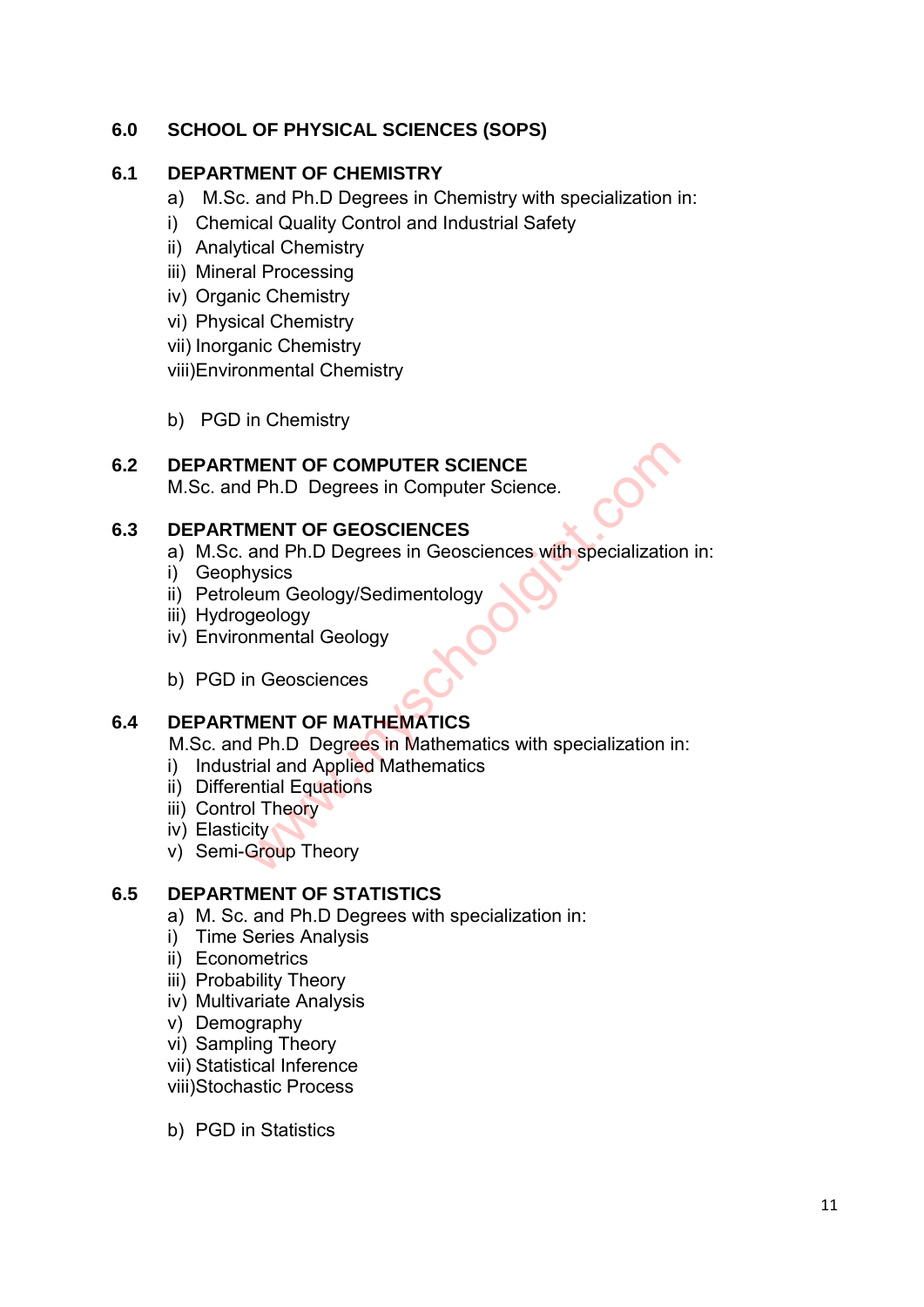### **6.5 DEPARTMENT OF PHYSICS**

M.Sc. and Ph.D Degrees in Physics with specialization in:

- i) Solid State Physics
- ii) Materials Science
- i) Solar Energy Physics
- ii) Space Physics
- iii) Radiation and Health Physics

# **7.0 SCHOOL OF HEALTH TECHNOLOGY (SOHT)**

#### **7.1 DEPARTMENT OF BIOMEDICAL TECHNOLOGY**

M.Sc. and Ph.D Degrees in Biomedical Technology with specialization in:

- i) Medical Electronics and Instrumentation
- ii) Clinical Engineering
- iii) Rehabilitation Engineering

#### **7.2 DEPARTMENT OF PUBLIC HEALTH**

- a) MPH and Ph.D in Public Health with specialization in: al Engineering<br>
ilitation Engineering<br>
MENT OF PUBLIC HEALTH<br>
and Ph.D in Public Health with specialization in:<br>
se Control<br>
Inmental Health and Safety<br>
miology and Biostatistics<br>
Promotion<br>
n Public Health<br>
MENT OF OPTOME
- i) Disease Control
- ii) Environmental Health and Safety
- iii) Epidemiology and Biostatistics
- iv) Health Promotion
- b) PGD in Public Health

# **7.3 DEPARTMENT OF OPTOMETRY**

M.Sc in Optometry with specialization in:

- i) Clinical Optometry
- ii) Vision Science
- iii) Ocular Health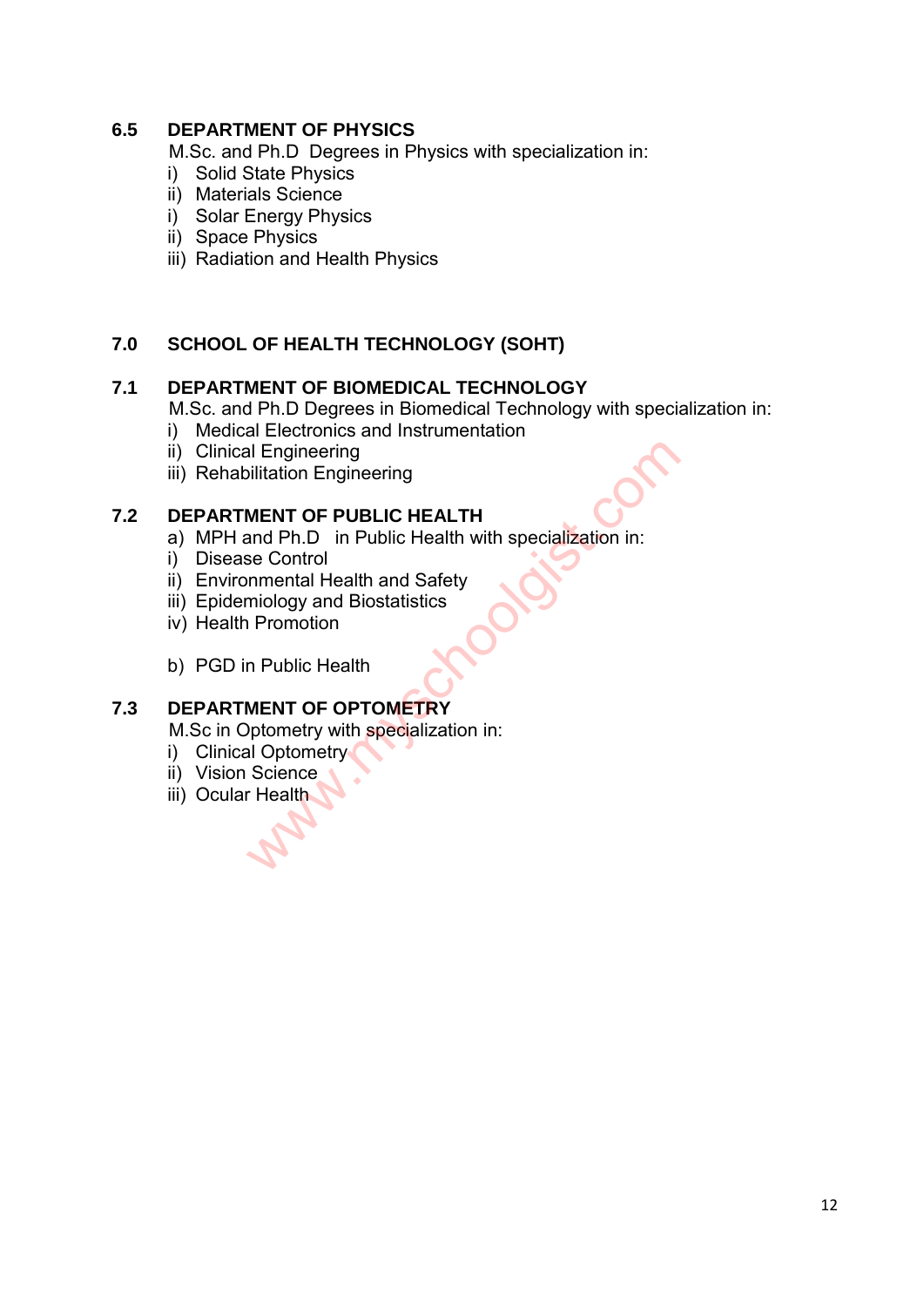**G. POSTGRADUATE (WEEKEND PROGRAMME)**

**SCHOOL OF MANAGEMENT TECHNOLOGY (SMAT)**

- 1. **DEPARTMENT OF FINANCIAL MANAGEMENT TECHNOLOGY** MBA and PGD in Financial Management Technology
- 2. **DEPARTMENT OF INFORMATION MANAGEMENT TECHNOLOGY** PGD in Information Management Technology
- 3. **DEPARTMENT OF MANAGEMENT TECHNOLOGY** MBA and PGD in Management Technology
- 4. **DEPARTMENT OF MARITIME MANAGEMENT TECHNOLOGY** MBA and PGD in Maritime Management Technology
- 5. **DEPARTMENT OF PROJECT MANAGEMENT TECHNOLOGY** MBA and PGD in Project Management Technology
- 6. **DEPARTMENT OF TRANSPORT MANAGEMENT TECHNOLOGY** MBA and PGD in Transport Management Technology

www.myschoolgis